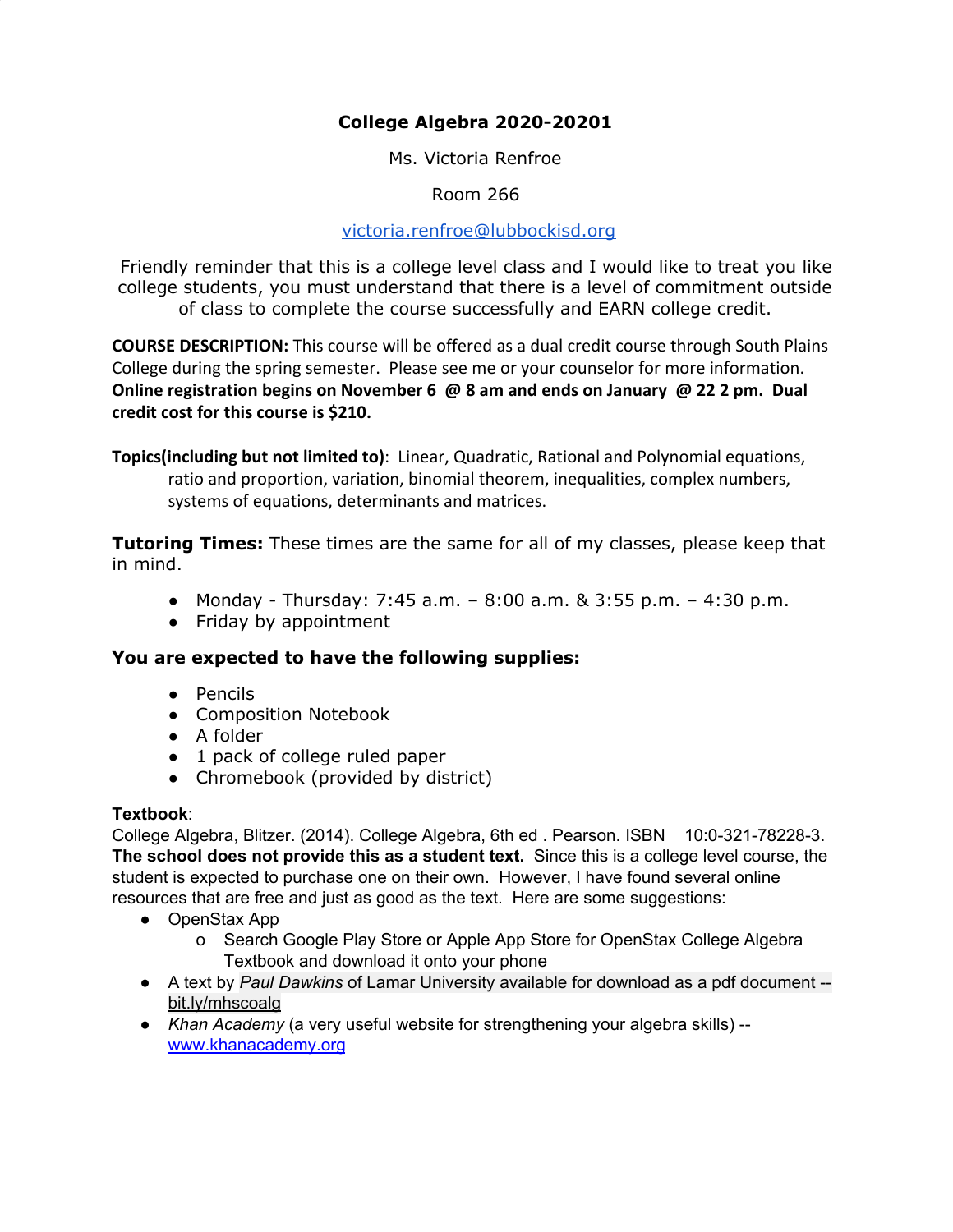### **Calculators/Composition Notebook:**

- You will have access to calculators in the classroom but will not be allowed to take them home. You should be thankful for the use of calculators in this class. At SPC you are not allowed to use calculators in College Algebra.
- Each student will create a Composition Notebook at the beginning of the year. It is expected that you bring your notebook with you to class everyday.

# **Classroom Expectations:**

- Follow classroom procedures
- Come to class on time, prepared to learn everyday
- Respect everyone and everything
- Use public voice

# **Grading Policy:**

- There will be a minimum of 9 assignments each 9 weeks (this means about one-ish assignment each week)
- There will be 3 new grades each progress report
- District Assessments
	- o We do not have one :)

### **Grade Sheets**

- Students will receive a progress report at the beginning of each week. The progress report will show students all of their grades so they can see missing and low grades.
- Any grade below an 80 can be corrected for up to 80%. Students will be required to make corrections **during tutorials**. Students may correct grades to an 80.

### **Attendance Policy**:

- Students are expected to attend all classes in order to be successful in a course.
- When an unavoidable reason for class absence arises, such as illness, an official trip authorized by the school or an official activity, it is the student's responsibility to complete work missed within a reasonable period of time
- Students are officially enrolled in all courses for which they pay tuition and fees at the time of registration. Should a student, for any reason, delay in reporting to a class after official enrollment, absences will be attributed to the student from the first class meeting.

### **Tardy:**

● You need to be in your seat when the bell rings.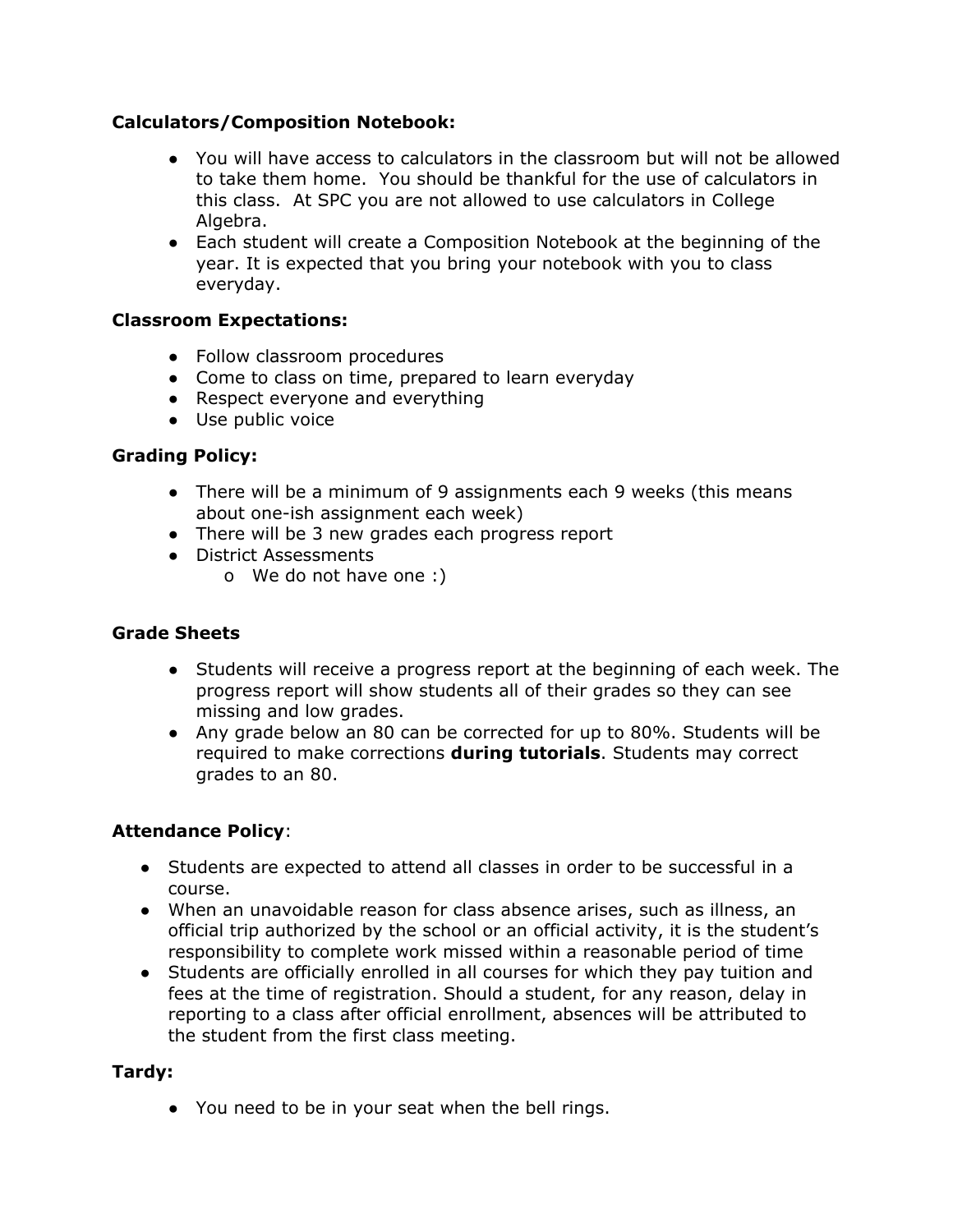● You will be responsible for any missed work because of the tardy.

### **Google Classroom:**

- You are expected to look for **ANY** missing assignments on Google Classroom, if you can not find them I can help you.
- Classroom code 1st Period: 4d4ptax (4, dolphin, 4, percent, towel, apple, x-ray)
- Classroom Code 4th Period: x4kny5l (x-ray, 4, knowledge, new, yummy, 5, learn)
- Classroom code 5th Period: tmfq4he (table, mother, fan, queen, 4, help, energy)
- Classroom code 6th Period: lxkitow (little, x-ray, keeper, indeed, towel, open, window)
- Classroom code 8th Period: knvoeej (knowledge, new, vase, open, envelope, empty, justice)

# **Disability Services Policy:**

- Students with disabilities, including but not limited to physical, psychiatric, or learning disabilities, who wish to request accommodations in this class should notify the Disability Services Office at South Plains College early in the semester so that the appropriate arrangements may be made. In accordance with federal law, a student requesting accommodations must provide acceptable documentation of his/her disability to the Disability Services Office.
- For more information, call or visit the Disability Services Office at Levelland Student Health & Wellness Center 806-716-2577, Reese Center (also covers ATC) Building 8: 806-716-4675, Plainview Center Main Office: 806-716-4302 or 806-296-9611, or the Health and Wellness main number at 806-716-2529. See South Plains College General Catalog for more information.

**Academic Integrity Policy:** It is the aim of the faculty of South Plains College and Monterey High School to foster a spirit of complete honesty and a high standard of integrity. The attempt of any student to present as his or her own any work which he or she has not honestly performed is regarded by the faculty and administration as a most serious offense and renders the offender liable to serious consequences, possibly suspension.

• Cheating: Dishonesty of any kind on examinations or on written assignments, illegal possession of examinations, the use of unauthorized notes during an examination, obtaining information during an examination from the textbook or from the examination paper of another student, assisting others to cheat, alteration of grade records, illegal entry or unauthorized presence in an office are examples of cheating. Complete honesty is required of the